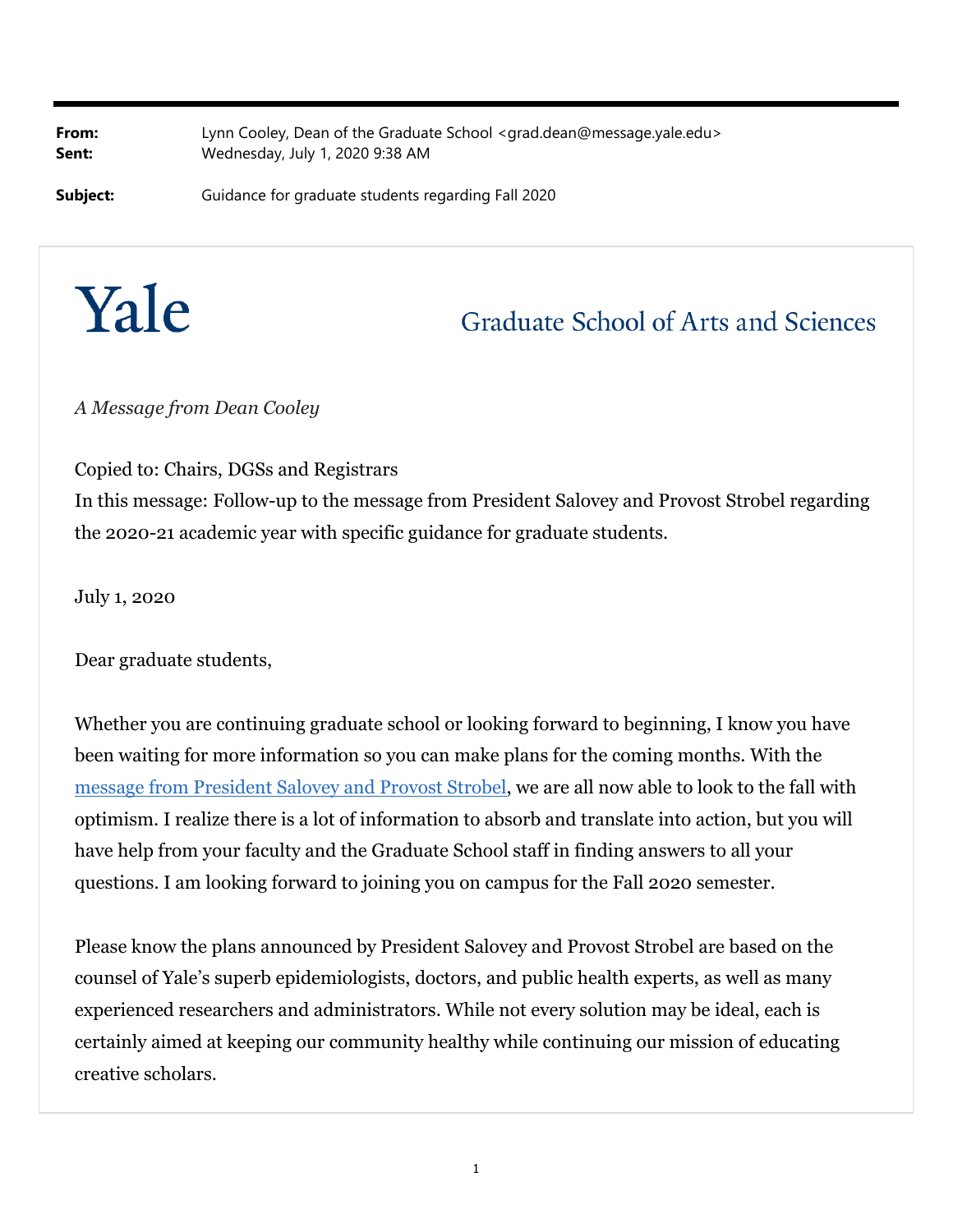To find general information for all members of the Yale community, [please see the University's](http://click.message.yale.edu/?qs=2823f7ad02c51dd6e8ea68d24ea18cb85787f8609a5f05bdb3d6ff6462e46e3e330386eafe66eeb00dfb9e9e546b4b9e26e27e6822fd9d91)  [COVID-19 website for updates to pandemic-related information.](http://click.message.yale.edu/?qs=2823f7ad02c51dd6e8ea68d24ea18cb85787f8609a5f05bdb3d6ff6462e46e3e330386eafe66eeb00dfb9e9e546b4b9e26e27e6822fd9d91)

For information specific to graduate students, [please read these FAQs on the GSAS website.](https://gsas.yale.edu/2020-2021-academic-year-faqs-graduate-students)

Here are basic guidelines for coming to Yale in the fall:

## **Returning to campus or arriving for the first time**

- Orientation for new students will be the week of August 24. You will receive detailed information about orientation soon.
- We recognize that some new international students may encounter delays in receiving visas or travel restrictions that make getting to New Haven difficult. Incoming international students may obtain a visa and arrive as late as September 30. If this is not possible, students must defer admission.
- All continuing graduate students are welcome to return to the Yale campus. If you are unable to get to New Haven, you may continue your studies and any Teaching Fellow responsibilities from where you reside. Please contact Richard Sleight if you think this may be the case for you.
- If you are coming from another country or <u>any state with a high prevalence of COVID-19</u> you will have to self-quarantine for 14 days when you arrive. [Please see the University](http://click.message.yale.edu/?qs=2823f7ad02c51dd6146642b94ad294583c4db0f9218f973d0f218f2344fe6f981cb5ae4d60f9fb96deb0d656991ca97da7c200f267b393b1)'[s](http://click.message.yale.edu/?qs=2823f7ad02c51dd6146642b94ad294583c4db0f9218f973d0f218f2344fe6f981cb5ae4d60f9fb96deb0d656991ca97da7c200f267b393b1) [COVID-19 website for more information](http://click.message.yale.edu/?qs=2823f7ad02c51dd6146642b94ad294583c4db0f9218f973d0f218f2344fe6f981cb5ae4d60f9fb96deb0d656991ca97da7c200f267b393b1).

## **Safety and prevention**

- All graduate students will be required to be [tested for COVID-19 upon arrival](http://click.message.yale.edu/?qs=2823f7ad02c51dd660dac01905378ebaa73e8b2126527cd58b34feb82b0728c344a7ea014754aab5dfe68196901b193cf74283a82de7f1d9) before the start of the semester. Should you test positive you must follow any self-isolation protocols as advised. Additional information about when, how and how often to get tested will be available soon.
- The measures we have been taking in Connecticut with regard to the pandemic have been working! Handwashing, social-distancing, and mask-wearing are the most effective ways to keep our community safe, with testing available to monitor our progress toward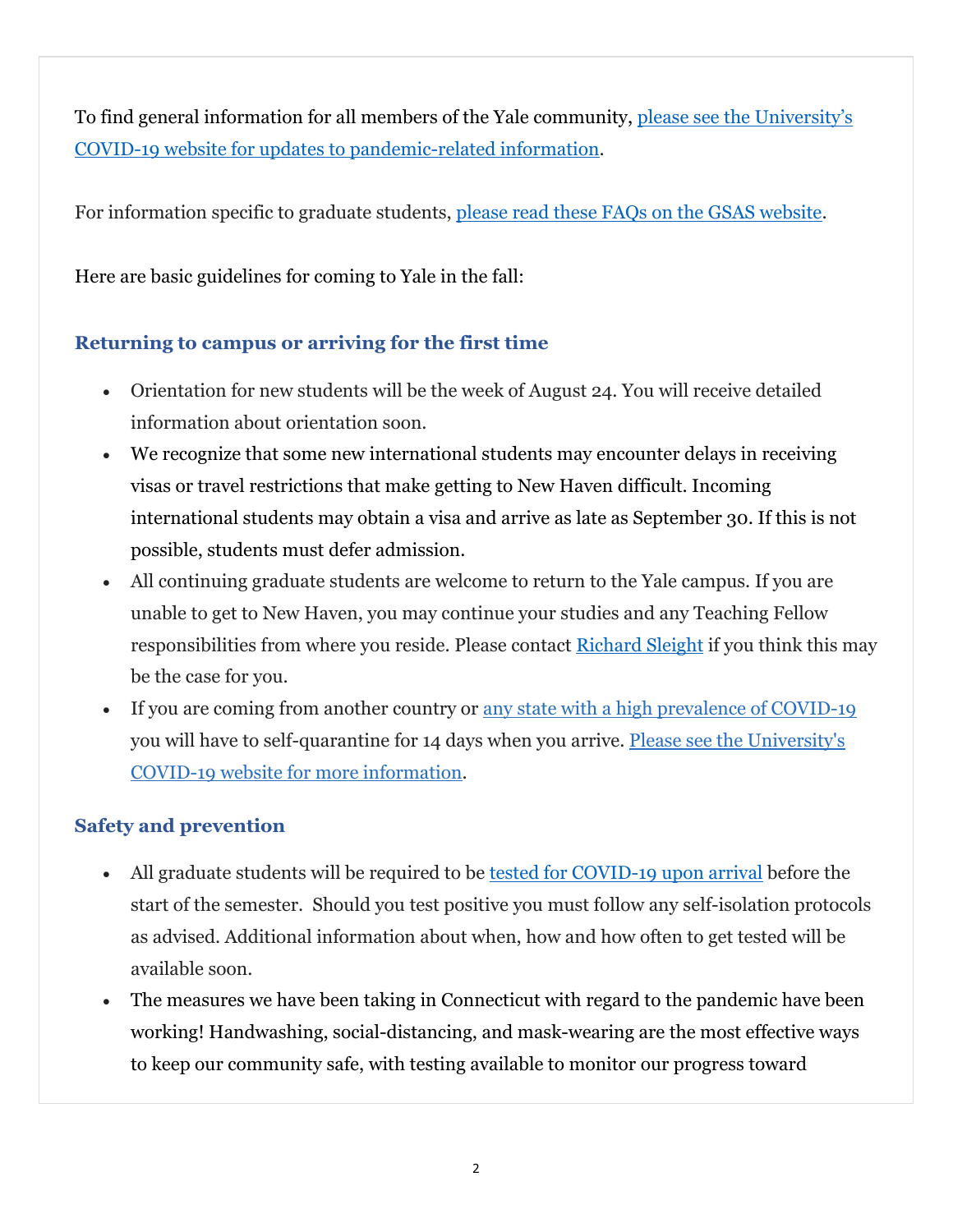stopping the spread of the virus. We all must continue following these procedures as a commitment to our individual health, and that of the entire community.

 You will be required to complete an [online COVID-19 training program,](http://click.message.yale.edu/?qs=2823f7ad02c51dd69fc69374c1e551a35d01038d79039696940b68276cb48f44bab763187b3ab343e53c66d97aa7b0e92350926611530d22) and agree to abide by the practices of a [Community Compact](http://click.message.yale.edu/?qs=2823f7ad02c51dd69612084f38eb6bc9a7ec669aa05536d126dfb3fc658ee502a3d79c5faa5af74e7562fb2308922f2df3eded14f6f05860) including physical distancing, viral testing and wearing masks. The Community Compact will be enforced.

## **Taking classes**

- Classes will be offered in a residential/remote mode, which means all classes will be available online with opportunities for in-person participation where possible according to public health guidelines. This way of delivering classes will permit us to quickly adapt to changes in the public health situation and accommodate people in quarantine or isolation at any point during the semester.
- Laboratory rotations will be available with certain restrictions. Check with your Director of Graduate Studies for program-specific plans.

For much more information related specifically to graduate students, please see [this set of FAQs](https://gsas.yale.edu/2020-2021-academic-year-faqs-graduate-students). If you find you have a question that has not been addressed, please contact April Swieconek and we will get answers for you. Another GSAS Town Hall is in the works for later this month – I will be in touch soon with the details.

This will be an unusual semester. The residential/remote plan is an entirely new model for how we pursue higher education, and its benefits and challenges will reveal themselves as the semester unfolds. However, I am confident that with everyone's commitment and cooperation with Yale's safety guidelines, we will have an interesting, stimulating, and highly productive year together.

With best wishes for your health and success,

Lynn Cooley Dean, Graduate School of Arts and Sciences C.N.H. Long Professor of Genetics Professor of Cell Biology and of Molecular, Cellular & Developmental Biology